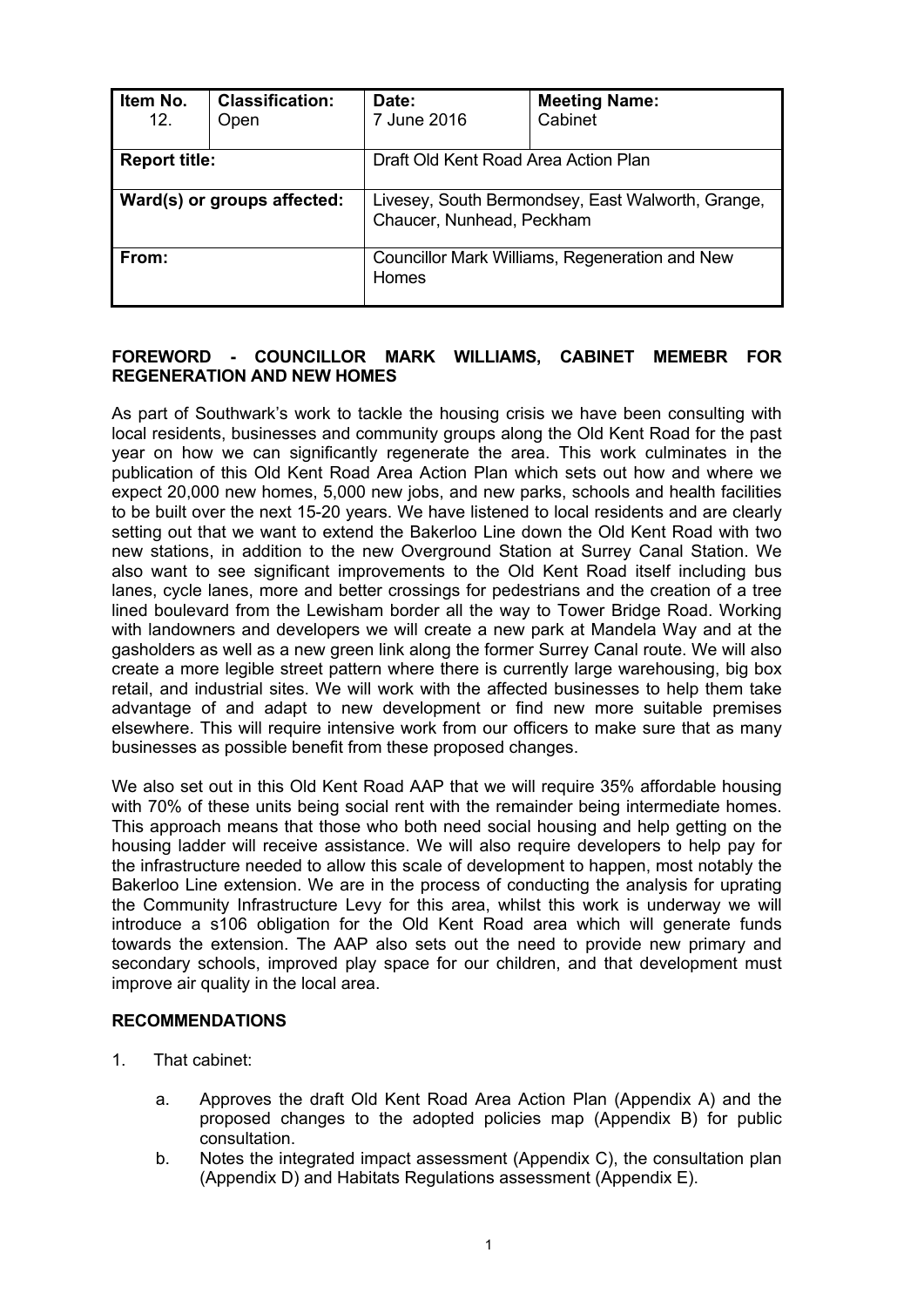## **BACKGROUND INFORMATION**

- 2. In March 2015 the Old Kent Road was confirmed as an opportunity area in the London Plan, emphasising its significant potential for growth in homes and jobs. The designation identifies potential for at least 2,500 new homes and around 1,000 additional jobs, although notes that targets should be informed by preparation of a planning framework for the area.
- 3. Over the past 18 months the council has been collaborating with the GLA and TfL on the preparation of an area action plan (AAP) for the opportunity area. The purpose of the AAP will be to manage change and regeneration in the opportunity area over the next 20 years, ensuring that the area's potential transformation happens in a way that results in a better place to live, visit and work. It will provide a vision for the area as well as policies and site guidance on issues ranging from building heights and densities, land uses, open spaces, public realm improvements, social infrastructure and transport, including the delivery of the Bakerloo Line extension. It will also explain how change will be implemented, including some of the funding mechanisms that will support the delivery of infrastructure.
- 4. Once adopted, the AAP will be part of Southwark's Local Plan and will be used alongside the New Southwark Plan to determine planning applications and to help focus investment. It will also be endorsed by the Mayor of London as an opportunity area planning framework (OAPF). As a part of Southwark's local plan it is required to be consistent with the borough-wide New Southwark Plan and must be in general conformity with the London Plan.
- 5. The preparation of the AAP will be carried out in several stages, comprising of the following:
	- a. Stage 1 Informal consultation on the draft AAP which took place between February 2015 and March 2016;
	- b. Stage 2 Consultation on a scoping report on the integrated impact assessment, carried out over five weeks from 12 February 2016 to 18 March  $2016$
	- c. Stage 2 Consultation on the draft AAP (the current stage);
	- d. Stage 3 Consideration of comments on the draft AAP and preparation of the final revised plan for publication
	- e. Stage  $4$  Invitation of representations on the final plan and subsequent submission to the Secretary of State for an examination-in-public (EIP) in 2017.
	- f. Examination-in-public into the AAP in 2018.
	- g. Stage 5 Adoption of the final AAP as part of Southwark's local plan in late 2019.
- 6. The council is currently at stage iii in the process. Over the last 18 months the council has prepared a thorough evidence base to help underpin the plan. This has included a survey of all existing businesses in the area, an analysis of the area's character including its strengths and weaknesses, a place-making and capacity study, infrastructure studies and a development viability study.
- 7. Extensive consultation has also taken place over the last 12 months. The council established the Old Kent Road community forum to bring together all relevant stakeholders in the area, including local residents and businesses, to raise awareness of potential changes affecting the area and explore the vision and options for growth and regeneration. This is reported further in paragraphs 9 to 15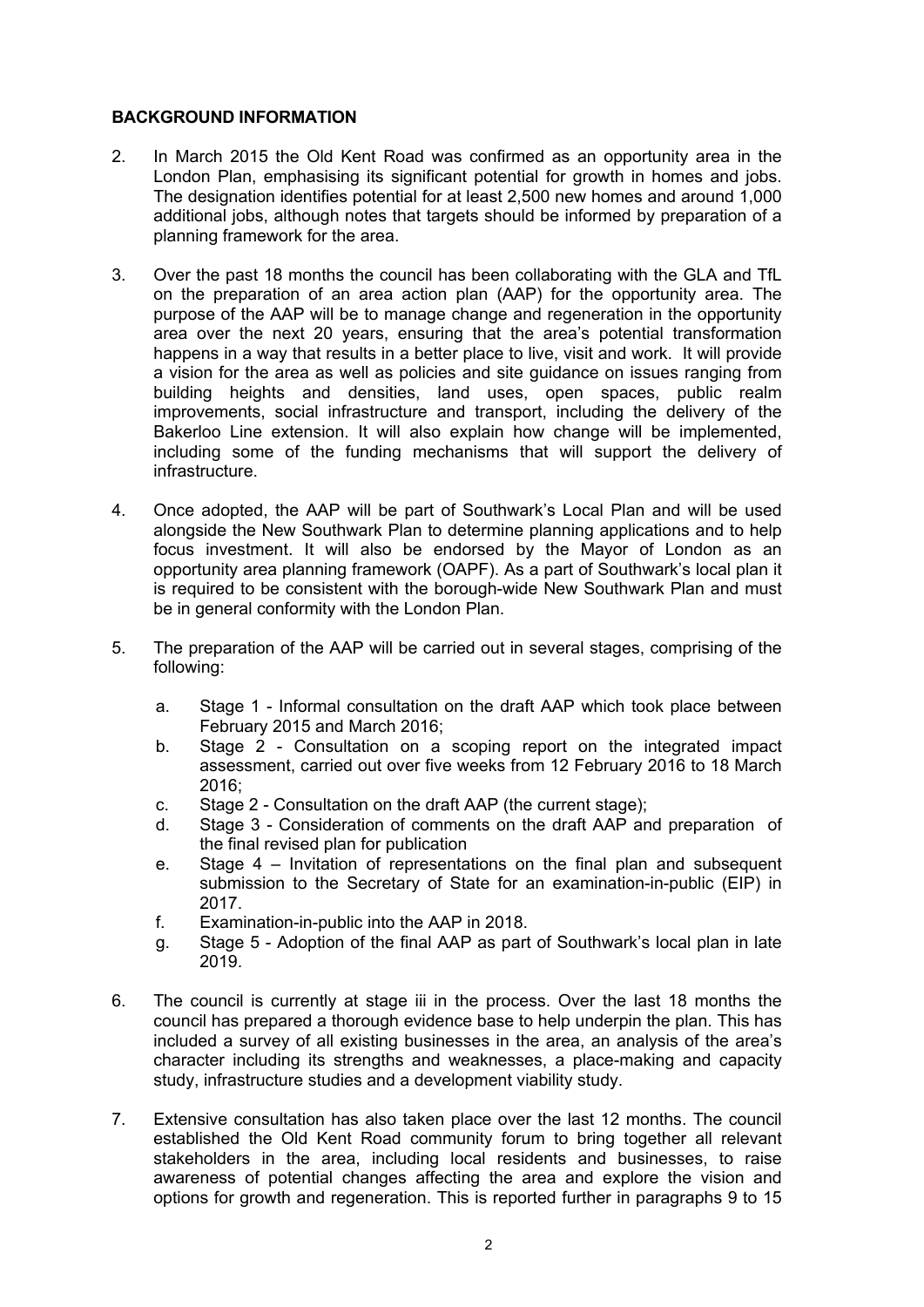of this report.

8. The draft AAP is accompanied by detailed OS based maps which document changes to Southwark's adopted policies map (Appendix B), integrated impact assessment (Appendix C), the consultation plan (Appendix E) and Habitats Regulations assessment (Appendix F) (which screens any impacts on EU protected wildlife habitats). In tandem with consultation on the draft AAP the council will also consult on a revision of its Community Infrastructure Levy Charging Schedule, which is addressed in a separate report on this agenda.

## **CONSULTATION**

- 9. Consultation on the draft AAP is being carried out in accordance with the requirements of the Planning and Compulsory Purchase Act 2004 (as amended).
- 10. Over the past 12 months the council has consulted extensively on the emerging AAP. Through the community forum the council has sought to raise awareness of what the plan might mean for the local community, consider the way the area has changed over time and explore the vision for the future. Using guest speakers, workshops and planning for real exercises the forum has considered a range of themes including heritage and character, employment and businesses, retail and town centre uses, walking, cycling and buses (surface transport), open and green spaces and faith community spaces, the vision for the opportunity area and strategic options for regeneration. The outcomes and feedback have been invaluable in informing the plan.
- 11. Separate to the community forum, the council has maintained an on-going dialogue with a number of businesses in the opportunity area, initially through an Employment Study and also through business-focused workshops designed to capture views from business owners in the area. As well as businesses the council also targeted young people to find out their views about the Old Kent Road and their aspirations for the future. Some of these young people gave a presentation at the community forum to enable the wider community to hear their views.
- 12. Besides the informal consultation through the community forum, the council also consulted formally on the scope of the integrated impact assessment and the comments made have informed that document.
- 13. In accordance with Southwark's statement of community involvement (SCI), the draft AAP will be available for comment over a twelve week period from June 17 2016, although consultation will be focused as far as possible in the 6 weeks prior to the start of August. The draft AAP will be published on the council's website and made available at libraries, one stop shops and the council's Tooley Street offices. An advert publicising the draft AAP will be put in the press and written notification will be sent to around 1000 contactees on the Planning Policy mailing list and My Southwark.
- 14. In addition to the statutory consultation described above, other consultation channels will include:
	- Leaflet to be sent to all addresses in the opportunity area
	- Presentations on the draft AAP at community council meetings
	- Consideration of the draft AAP by Planning committee
	- Workshops to be held at the Old Kent Road community forum
	- Event targeted at young people
	- Targeted outreach with tenants and residents associations
	- Continuing discussions with landowners and developers.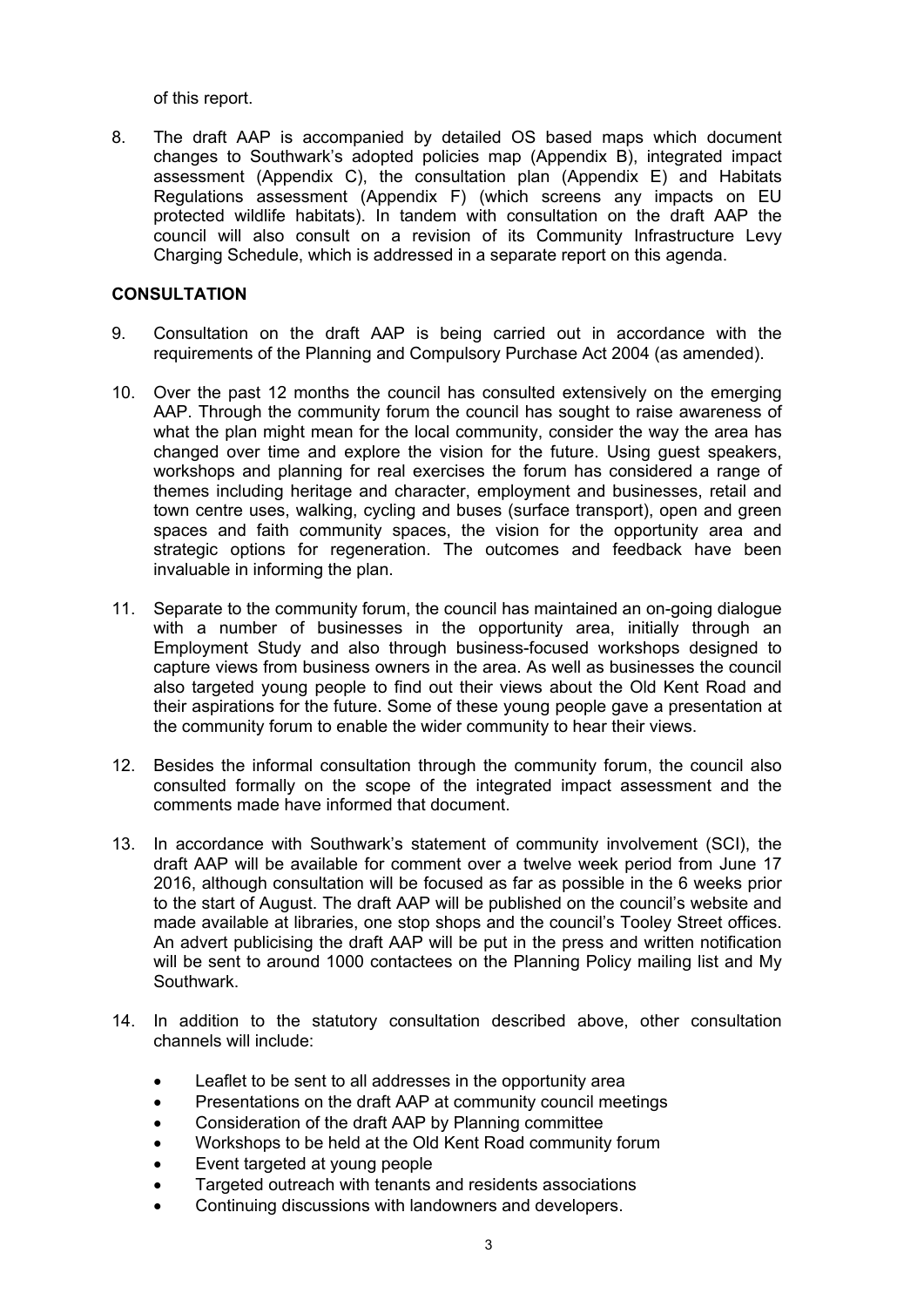15. These are described further in the consultation plan (appendix D):

## **KEY ISSUES FOR CONSIDERATION**

- 16. The draft AAP is an ambitious plan for the regeneration of the Old Kent Road and area around it. It establishes a vision and policies to manage change over a 20 year period. Because of the proposals for the Bakerloo Line extension and the fact that the Old Kent Road is a London Plan opportunity area, the draft AAP and the evidence base which helps support it have been prepared in collaboration with officers at the GLA and TfL. In view of the need to coordinate the impacts of the draft AAP, officers at Lewisham council have also been involved in its preparation.
- 17. The opportunity area covers an area of 281 hectares comprising the Old Kent Road itself from the Bricklayers Arms roundabout to the borough boundary with Lewisham, as well as the hinterland on either side.
- 18. The vision envisages that over the next 20 years or so, the opportunity area will be transformed, becoming increasingly part of central London, providing at least 20,000 new homes and 5,000 additional jobs. The two key drivers of change are the expansion of central London and its functions and the construction of the Bakerloo Line extension. As pressure for land intensifies in central London, so many of its functions, including provision of commercial space, space for cultural activities and institutions such as universities are being pushed outwards. The effects of this are already being felt in the opportunity area as rents for commercial space are rising and demand is growing for office and managed workspace, especially around Bermondsey. The Bakerloo Line extension will bring most of the opportunity area within a 10 minute walk of a tube station, stimulating growth in homes and jobs and driving residential densities which are similar to tube station locations elsewhere in central London.

## *Homes*

19. New homes will help need Southwark and London's huge need for housing. They will include affordable homes and rented homes for middle income groups to help ensure the area remains accessible for existing residents. The density of homes in the core area of development would reflect densities in other central London opportunity areas, including Elephant and Castle and Canada Water. The distribution of new homes is shown in individual site allocations. These focus mainly on the industrial and retail land in the opportunity area, although would not preclude development on existing housing land. Consultation on regeneration on existing estates would need to be carried out in accordance with the principles set out in the July 2015 cabinet report.

## *Revitalised neighbourhoods*

20. The polices in the revitalised neighbourhoods section of the draft AAP aim to ensure robust and high quality urban design and a strategy for public realm improvements. The core area contains large areas in which the historic street pattern has been lost. Reinforcing and in some cases reintroducing a strong street pattern lies at the heart of creating neighbourhoods which are easy to move around in and which can develop a character and sense of identity. Tall buildings will be appropriate in the core area where they are located close to important nodes of activity and can be set within generous public realm. On the Old Kent Road itself, the draft AAP seeks to create a rhythm to building heights with zones of transformation alternated with stretches which have more consistent should heights.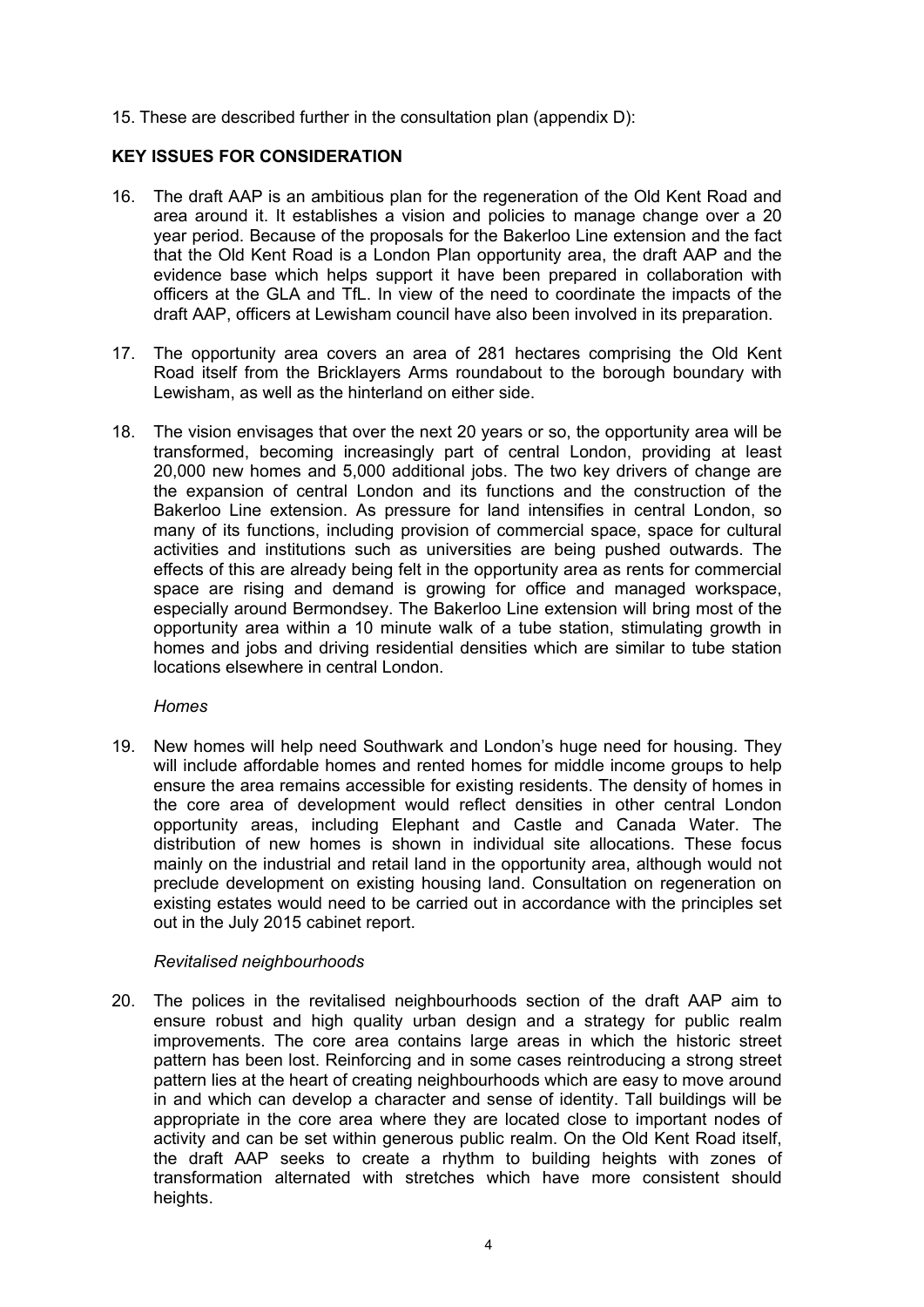- 21. The Old Kent Road has a history stretching back 2,000 years. The character of the Old Kent Road has been shaped over time and it will continue to evolve. As it becomes more closely part of central London, it will take on new roles and the look and feel of the area will change. This will also create opportunities to stich together old and new, incorporating the area's heritage assets into new development and enabling them to be appreciated better by improving their surroundings. It will also be possible to reveal parts of the area's history which have been lost, such as the former Surrey Canal route. The draft AAP outlines a heritage-led regeneration approach to ensure that the story of the Old Kent Road remains strong and indeed can be understood more clearly.
- 22. Achieving the vision for the area will require an upgrade of the area's public realm. The Old Kent Road itself will be transformed into a modern boulevard with improved public realm for pedestrians, protection for cyclists and improved bus infrastructure along its entire length. The AAP's public realm strategy identifies a number of places on the Old Kent Road where targeted improvements would build on existing strengths and redefine the area's character.

#### *Local economy*

- 23. Much of the land which is a focus for development is designated preferred industrial location (PIL) by the Core Strategy. To help understand the potential opportunities and impacts of development, the first step which the council took in preparing the plan was to carry out a survey, jointly with the GLA, of all the commercial and non-residential uses. This helped identify which businesses are operating in the area, the reason why they are there, the number of people they employ and their future aspirations. It was also a good means of making contact with businesses and raise awareness of potential future changes.
- 24. The draft AAP indicates that the current PIL designation will be removed and in line with the approach set out in the new Southwark Plan preferred options, there will be a transition from single use industry, warehousing and retail to mixed use neighbourhoods. The AAP identifies clusters in which employment use will need to be retained and the numbers of jobs increased. These clusters aim to build on the strengths of the existing business activities. Some affordable or low cost space would be sought from large developments. The draft AAP includes a design guide to provide further information which can help ensure that space provided will appeal to a wide range of occupiers. Where businesses may be displaced by development, the draft AAP requires developers to consider relocation strategies or other mitigation.
- 25. The Old Kent Road is the commercial heart of the opportunity area and the draft AAP aims to revitalise it as a high street with stronger frontages on either side and a mix of uses including retail or other non-residential uses at ground level and residential homes above. Over the lifetime of the plan we would expect a transition from "big box" retail to a high street format as land values rises and the opportunity area becomes more firmly established as part of central London.

#### *Social infrastructure*

26. The council has assessed the social and infrastructure needed to help support growth. The draft AAP identifies the needs which include up to 8 primary schools and 2 secondary schools, new health facilities, early years facilities, play facilities and sports and leisure space. While the council has sought to assess the timing when facilities will be needed, this will need to be kept under review and will depend on the rate at which development occurs and any provision which might be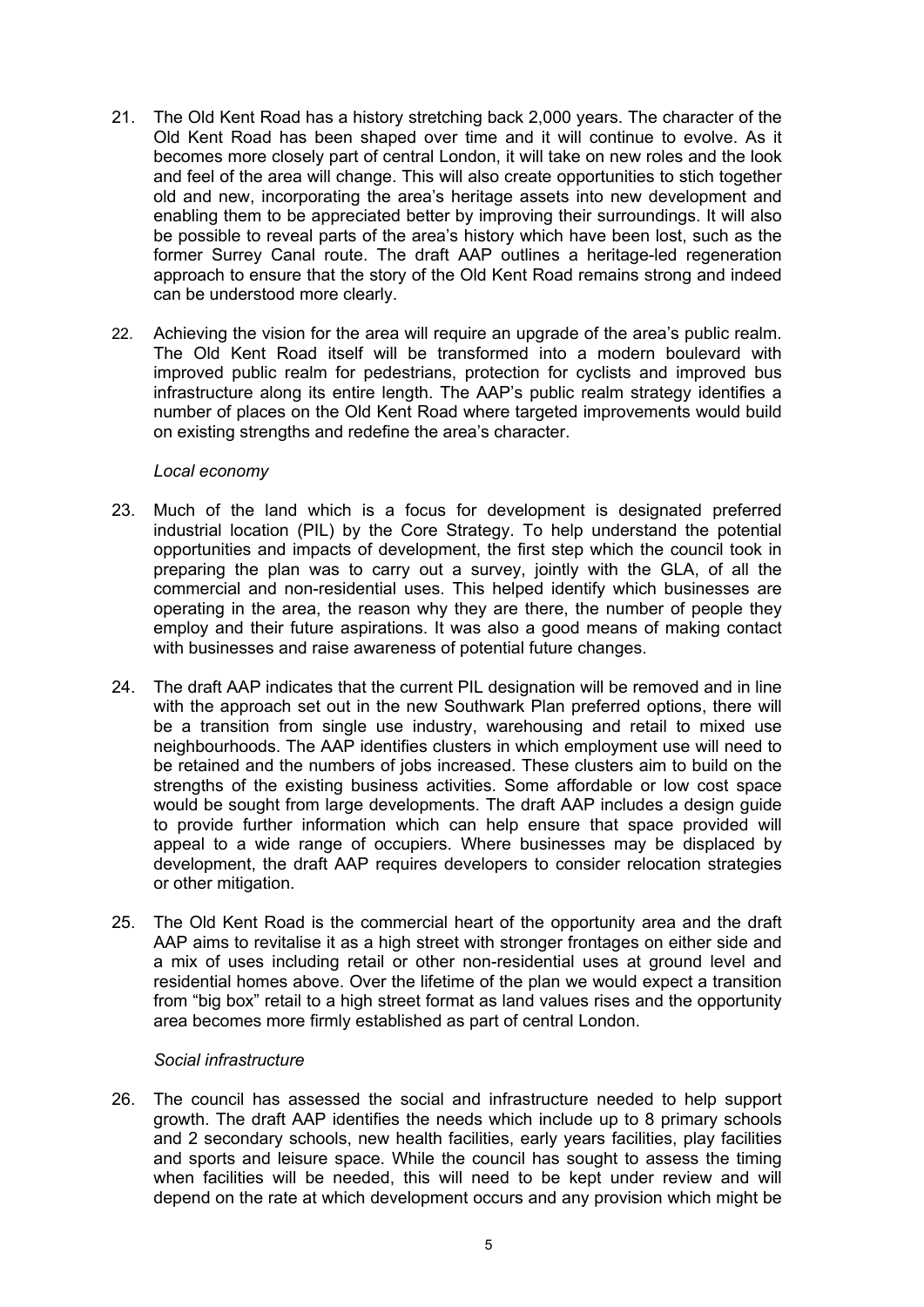made outside the opportunity area. Indicative locations are set out in the plan and the council will need to work with providers, developers and funding agencies to ensure that these can be provided in appropriate locations and at the right time. It is anticipated that the land for infrastructure will be secured under s106 planning obligations, while facilities themselves would be funded by CIL and other mechanisms.

### *Transport*

27. The draft AAP seeks to facilitate the BLE, ensuring good access to potential stations and maximising the role of the stations as transport interchanges. Additional bus capacity alongside infrastructure which supports this including stops, stands, passenger and driver facilities will also be needed to support growth. Improvements are needed to deliver a high quality environment for people walking and cycling and car parking will be kept to a minimum, aside form spaces for disabled users and car clubs.

#### *Environment*

- 28. The uplift in homes and jobs anticipated will require improvement to the network of green spaces in the area. The draft AAP proposes three major additions to the green infrastructure network: new open spaces on Mandela Way and the gasworks and the reinstatement of a green route on the alignment of the former Surrey Canal. These would be supplemented by pocket parks and improvements to existing spaces, particularly at Burgess Park and around Galleywall Road and potentially at Brimmington Park. New open spaces would be designed to include a range of facilities including play space, sports provision, food growing, informal recreation, nature conservation and sustainable urban drainage systems.
- 29. Air quality is a serious issue, particularly at the northern end of the Old Kent Road. Given the amount of development envisaged, new development will be required to go beyond air quality neutral standards and result in an improvement.
- 30. The draft AAP proposes a decentralised energy strategy which will help development achieve the zero carbon standards specified in the London Plan. Proposals will be required to assess the feasibility of providing energy centres which serve a wider area and to which developments around can connect.

#### *Delivering the plan*

31. Delivering the AAP will require commitment from the public sector over a long period of time. Southwark, together with Lewisham, the GLA and TfL are exploring the best way of ensuring that the approach across the authorities is coordinated and maximises the potential to obtain funding form the Treasury and other sources. The public sector owns little land in the opportunity area aside from housing estates and therefore a collaborative approach will be required with partners to ensure that infrastructure which is needed can be provided. Development will be expected to contribute financially towards the provision of infrastructure, including the Bakerloo Line extension and the borough is reviewing its CIL charging schedule to help achieve this.

#### **Community impact statement**

32. In preparing the draft AAP the council has completed an integrated impact assessment (appendix C). This assessment found that the AAP/OAPF has strong objectives for improving the quality of the environment in the opportunity area including fostering community cohesion, improving health and equal opportunities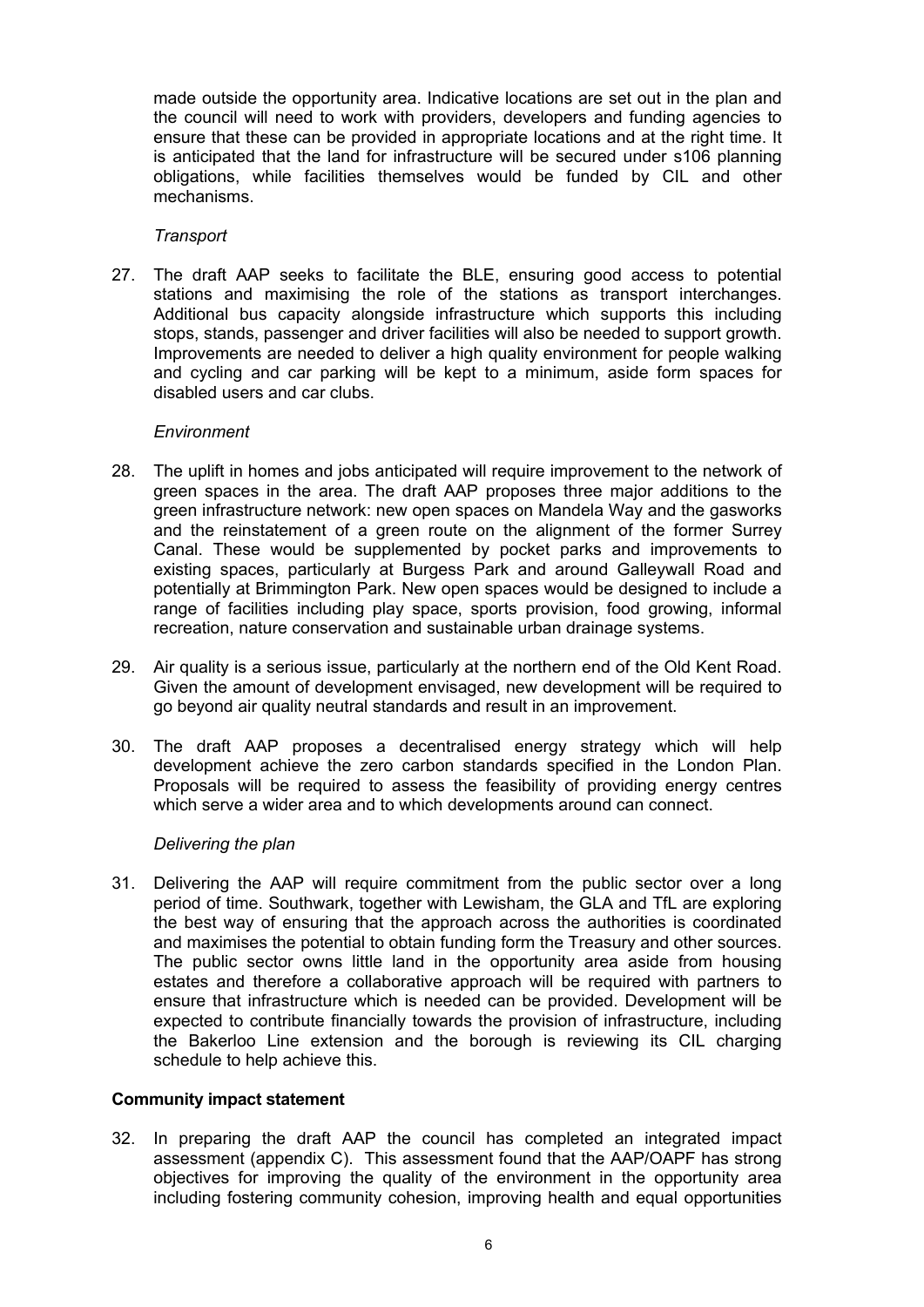for all. Policies reflect the aim of achieving revitalised neighbourhoods with new community facilities, healthcare, education, cultural, leisure and arts space. The plan recognises the opportunity area also has a number of existing community networks, including many religious groups and churches, creative businesses and a diverse population. There may be a risk that community networks could be affected by redevelopment in the area if meeting places or cultural facilities are displaced by development. However the AAP provides many opportunities to replace, enhance and expand community and cultural functions, which will be an integral part of the place-making strategy. The implementation of the AAP will ensure high quality development is delivered across the opportunity area, encouraging sites to consider wider considerations to achieve the aspirations of the plan, including new green spaces, improved transport infrastructure connecting routes and high quality new buildings. There may be short term effects relating to increases in construction activity. However in the long term the AAP will create a better environment for residents, workers and visitors helping to improve the health of the population including improving air quality, public realm and increasing physical activity and reducing factors relating to deprivation such as crime and unemployment.

#### **Financial implications**

33. There are no immediate financial implications arising from the draft Old Kent Road AAP. Any potential additional costs from any specific proposals emerging from the preparation and adoption of the plan or any queries thereof will be submitted as separate reports for consideration in line with the appropriate protocols.

### **SUPPLEMENTARY ADVICE FROM OTHER OFFICERS**

#### **Director of Law and Democracy**

- 34. Area Action Plans (AAPs) are local development documents under the legislative framework established under the Planning and Compulsory Act 2004 ('the 2004 Act'). Regulation 5 of the Town and Country Planning (Local Planning) (England) Regulations 2012 ('the Regulations') provides that any document which (i) relates only to part of the area of the local planning authority;(ii) identifies that area as an area of significant change or special conservation; and (iii) contains the local planning authority's policies in relation to the area, is a local plan. As part of the Local Plan for Southwark, the Old Kent Road AAP, once adopted, will be used to make planning decisions on development proposals submitted to the Council.
- 35. A detailed statutory procedure for the adoption of local plan documents is set out in Part 6 of the Regulations including preparation and publication of a local plan, the consideration of consultation responses and the requirement for conformity with the London Plan. Section 19(3) of the 2004 Act requires that, in preparing local development documents, the local planning authority must comply with their statement of community involvement (SCI) and this report confirms that there will be compliance with the twelve week consultation period referred to in the SCI, which is itself a statutory document. The Consultation Plan which accompanies this report sets out both the statutory minimum requirements for consultation in the Regulations and the extended proposals in the SCI.
- 36. Ultimately, the Old Kent Road AAP will be submitted to the Secretary of State and will be subject to independent examination, as will be outlined in further reports as the statutory process progresses.
- 37. This report is accompanied by an Integrated Impact Assessment (Appendix C). The Integrated Impact Assessment will incorporate the Sustainability Appraisal,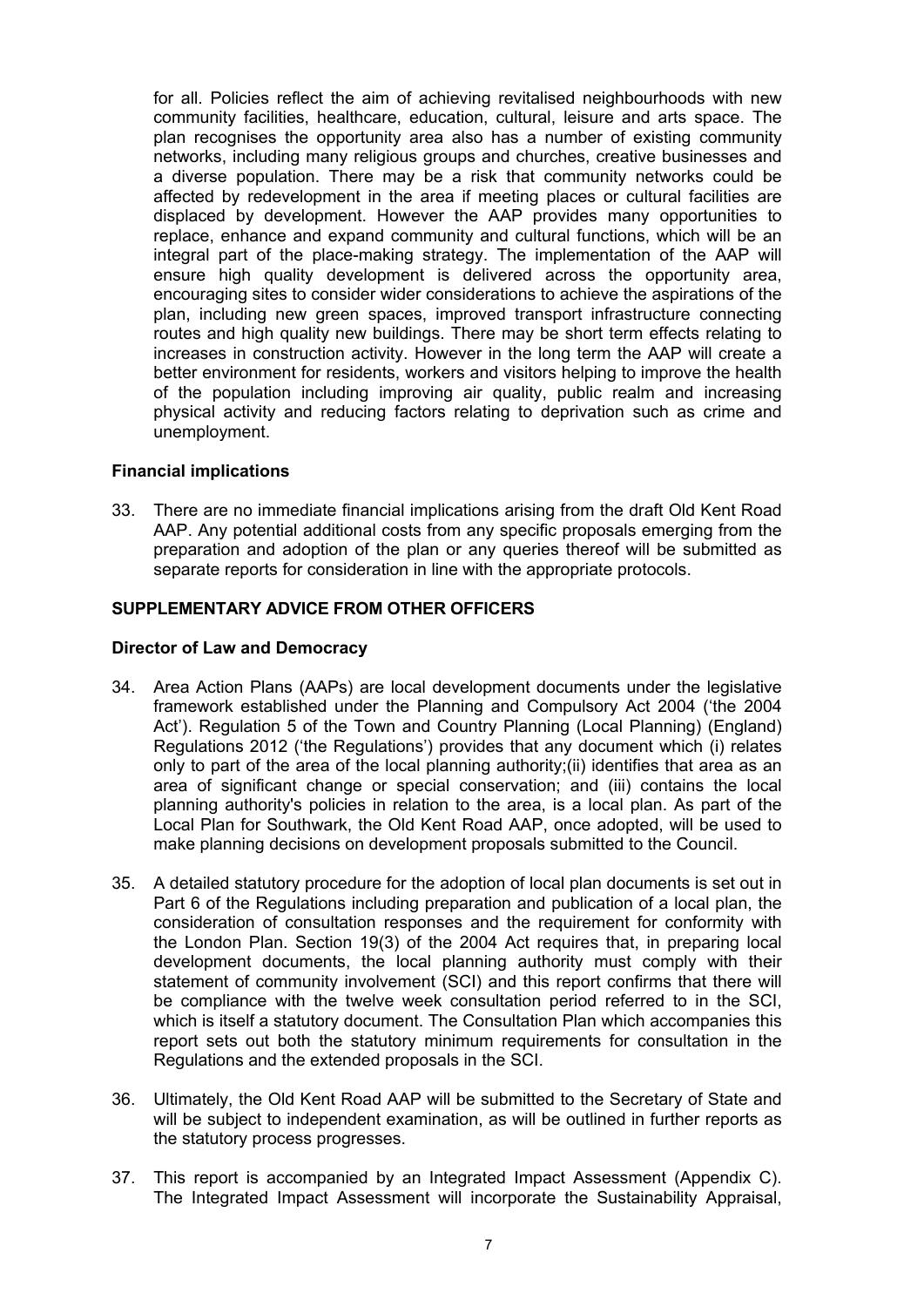Strategic Environmental Assessment, Health Impact Assessment and Equalities Analysis and these are considered separately in the following paragraphs.

- 38. Section 19(5) of the 2004 Act requires a sustainability appraisal of the proposals in each development plan document such as the Old Kent Road AAP and the Regulations prescribe that the sustainability appraisal report must be submitted to the Secretary of State as part of the adoption process referred to in paragraph 37. The purpose of the Sustainability Appraisal is to promote sustainable development by integrating sustainability considerations into plans. By testing each plan policy against sustainability objectives, the Sustainability Appraisal process assesses and reports the likely significant effects of the plan policies and the opportunities for improving social, environmental and economic conditions by implementing the plan.
- 39. Sustainability Appraisals are also required to satisfy the European Directive 2001/42/EC. The Directive requires a formal Strategic Environmental Assessment (SEA) of certain plans and programmes that are likely to have significant effects on the environment. The SEA was transposed into UK law by the Environmental Assessment of Plans and Programmes Regulations 2004. SEA is focused primarily on environmental effects, whereas Sustainability Appraisals go further by examining all the sustainability related effects of plans, whether they are social, environmental or economic. The process for undertaking a SA is conducted in accordance with the requirements of the SEA Directive.
- 40. The council is also required by UK law to pay due regard to advancing equality, fostering good relations and eliminating discrimination for people sharing certain protected characteristics, as set out in the Public Sector Equalities Duty (2011) (under section 149 of the Equalities Act 2010). The council carries out Equalities Analysis (EqIA) of its plans, decisions and programmes to consider the potential impact (positive and negative) of proposals on the key 'protected characteristics' in the Equality Act 2010 and on Human Rights.
- 41. The council is also required by UK law to pay due regard to advancing equality, fostering good relations and eliminating discrimination for people sharing certain protected characteristics, as set out in the public sector equalities duty under section 149 of the Equality Act 2010). The council carries out Equalities Analysis (EqIA) of its plans, decisions and programmes to consider the potential impact (positive and negative) of proposals on the key 'protected characteristics' in the Equality Act 2010 and with regard to the Human Rights Act 1998.
- 42. Health Impact Assessment (HIA) is a combination of procedures, methods and tools by which a policy, program or project may be judged as to its potential effects on the health of a population, and the distribution of these effects within the population. While a HIA is not required by law it is considered good practice, particularly since responsibility for managing the health of populations was transferred form national government to local authorities following the Health and Social Care Act 2012.
- 43. Part 3B of the Cabinet Role and Functions of the Southwark Constitution provides that the Cabinet Member for Regeneration and New Homes has particular responsibility for development of the local development framework.
- 44. Part 3F of the Constitution provides that it is function of planning committee to comment on local development framework documents in respect of all significant planning matters and to make recommendations to cabinet and this report refers to the intention to include this step in the consultation process.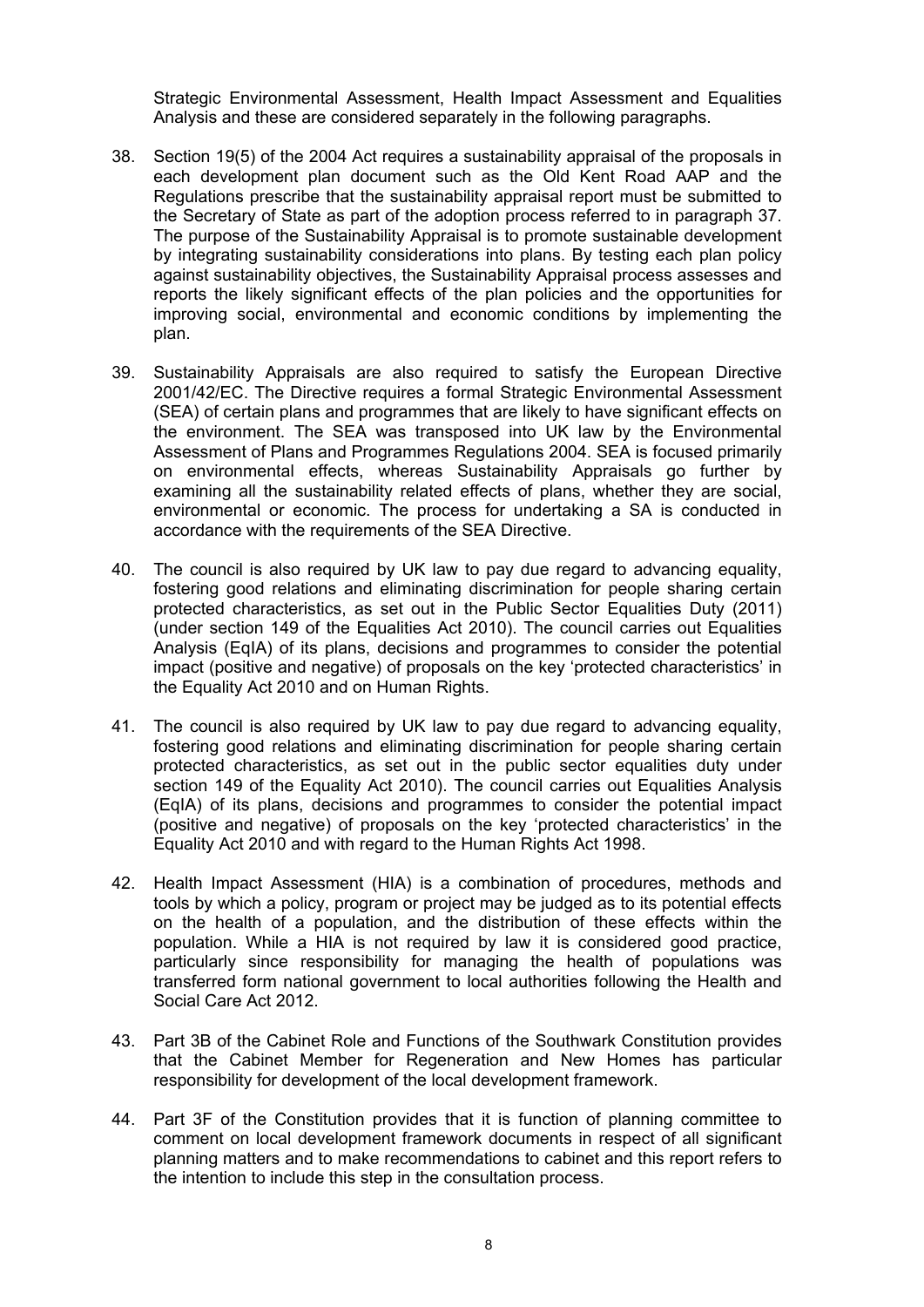- 45. Part 3C of the Constitution provides that approval for recommendation to council assembly of those proposals and plans contained in the council's policy framework are reserved to full cabinet.
- 46. Part 3A of Southwark's Constitution provides that it is the Council Assembly that must agree the policy framework including development plan documents.

#### **Strategic Director of Finance and Governance (FC16/004)**

- 47. This report is requesting cabinet to approve the draft Old Kent Road Area Action Plan (Appendix A) and the proposed changes to the adopted policies map (Appendix B) for public consultation.
- 48. The strategic director of finance and governance notes that there are no immediate financial implications arising from this report and any costs from specific proposals emerging from the adopted plan would be subject to separate report for formal approval.
- 49. Staffing and any other costs connected with this report to be contained within existing departmental revenue budgets.

| <b>Background Papers</b>                                                                         | <b>Held At</b>         | <b>Contact</b>                      |  |  |  |  |
|--------------------------------------------------------------------------------------------------|------------------------|-------------------------------------|--|--|--|--|
| The Core Strategy 2011                                                                           | 160 Tooley Street, SE1 | planningpolicy@sout<br>hwark.gov.uk |  |  |  |  |
| Web link:                                                                                        |                        |                                     |  |  |  |  |
| http://www.southwark.gov.uk/info/200210/core strategy                                            |                        |                                     |  |  |  |  |
|                                                                                                  |                        |                                     |  |  |  |  |
| New Southwark Plan preferred options 160 Tooley Street, SE1                                      |                        | planningpolicy@sout                 |  |  |  |  |
| (October 2015)                                                                                   |                        | hwark.gov.uk                        |  |  |  |  |
| Web link:                                                                                        |                        |                                     |  |  |  |  |
| http://www.southwark.gov.uk/downloads/download/4346/new southwark plan preferred option          |                        |                                     |  |  |  |  |
|                                                                                                  |                        |                                     |  |  |  |  |
| Southwark Statement of Community 160 Tooley Street                                               |                        | planningpolicy@sout                 |  |  |  |  |
| Involvement 2008                                                                                 |                        | hwark.gov.uk                        |  |  |  |  |
|                                                                                                  |                        |                                     |  |  |  |  |
| Web link:                                                                                        |                        |                                     |  |  |  |  |
| http://www.southwark.gov.uk/info/856/planning policy/1238/statement of community involvement sci |                        |                                     |  |  |  |  |

#### **BACKGROUND DOCUMENTS**